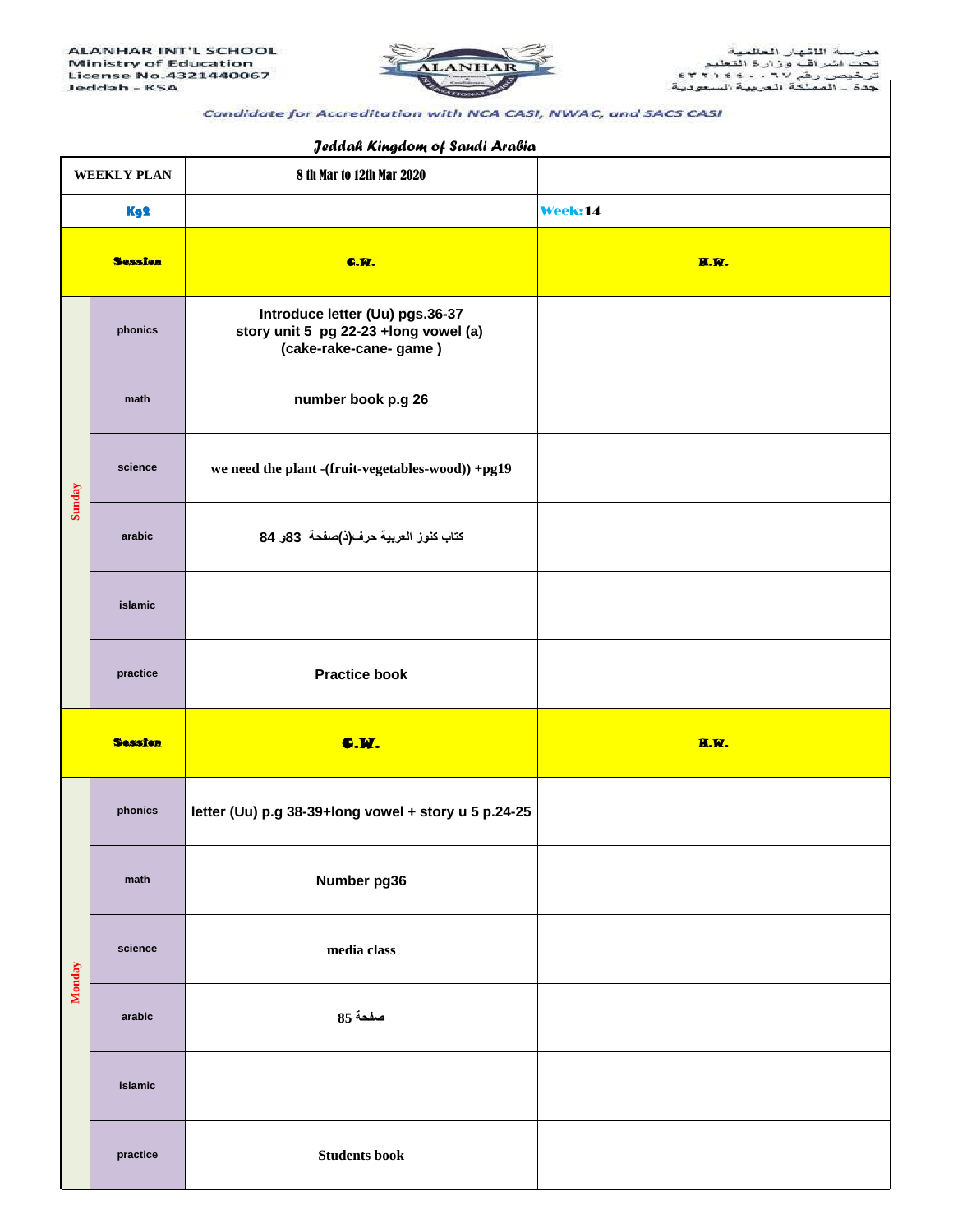|           | <b>Session</b> | <b>C.W.</b>                                                  | H.W. |
|-----------|----------------|--------------------------------------------------------------|------|
| Tuesday   | phonics        | Activity book p.20 +long vowel (worksheet)+story<br>pg.26-27 |      |
|           | math           | pg65                                                         |      |
|           | science        | media class p.19                                             |      |
|           | arabic         | حرف (ك)صفحة 86                                               |      |
|           | islamic        |                                                              |      |
|           | practice       | <b>Students book</b>                                         |      |
|           |                |                                                              |      |
|           | <b>Session</b> | <b>C.M.</b>                                                  | H.W. |
|           | phonics        | activity book pg 21 +story u 5 pg 28-29                      |      |
|           | math           | woorksheet                                                   |      |
|           | science        | media class                                                  |      |
| Wednesday | arabic         | صفحة 87                                                      |      |
|           | islamic        |                                                              |      |